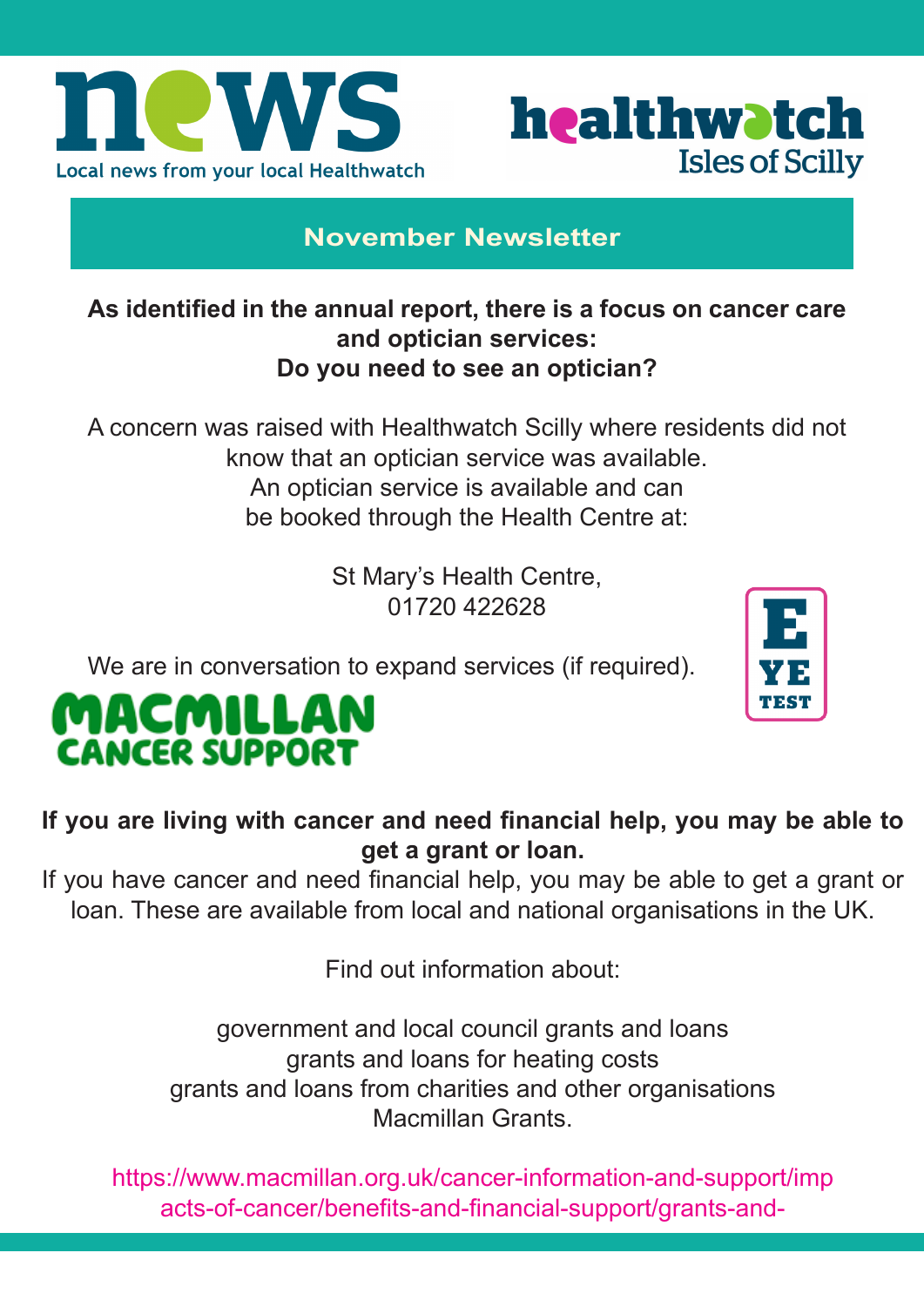

In July, Prince Charles and the Duchess of Cornwall visited Healthwatch Isles of Scilly. Here they are talking to Paul Charnock, Chris Douglas and Catherine Fuller about the fantastic work everyone, including the volunteers, did to support the community during lockdown.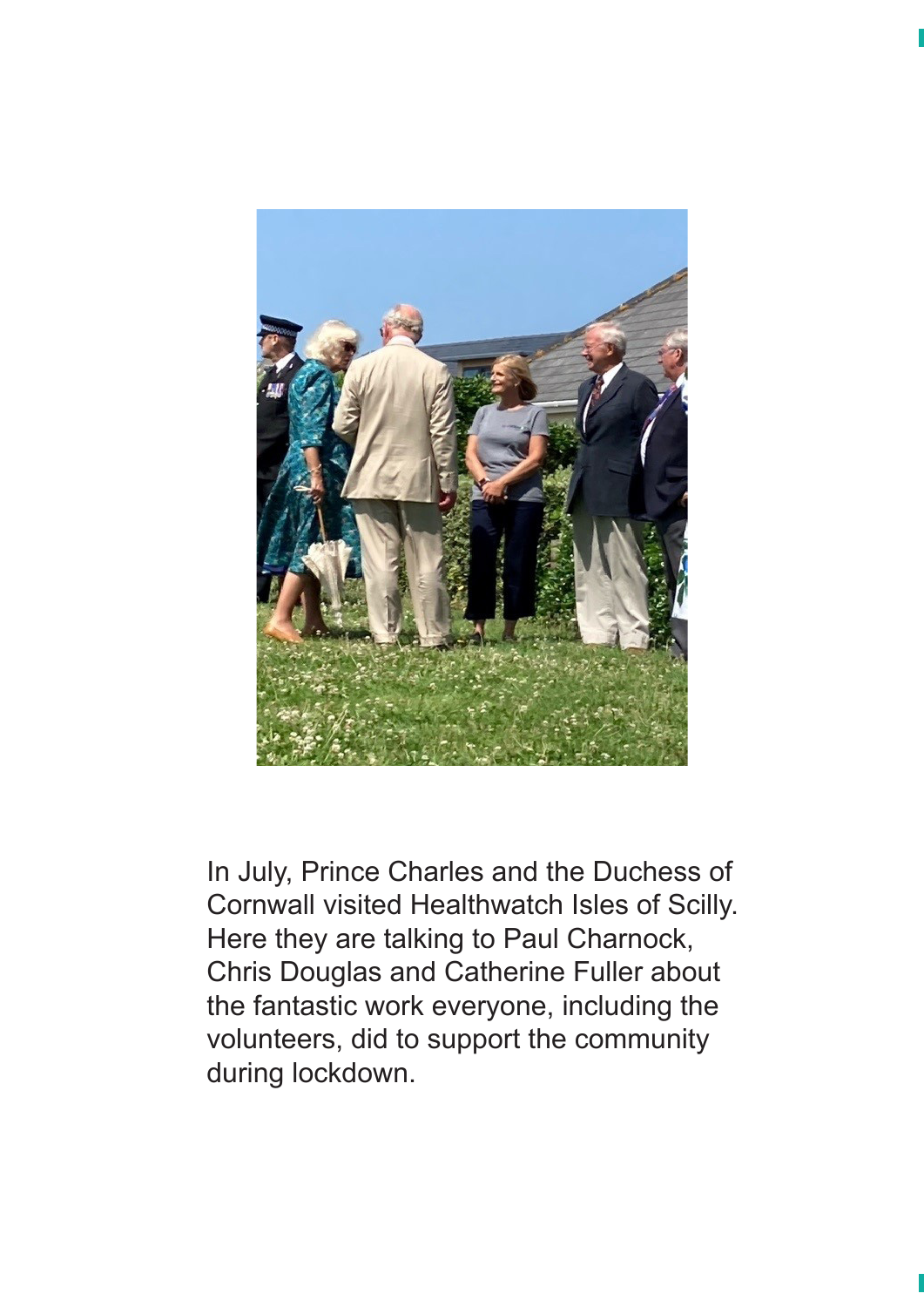#### **New Director**

Steve Manning, together with his wife Pam, moved to the Isles of Scilly 17 years ago. We have 4 children and 6 grandchildren. One of the children and two of the grandchildren live on St Mary's. Now retired, he has a smallholding on St Mary's where he keep chickens, ducks and geese plus his last goat. The horses and milking goats have now gone as he gets older!

H also serves as the Island's Governor for the South West Ambulance Service NHS Foundation Trust and as a Trustee with the Isles of Scilly Wildlife Trust.

#### **New Director**

In Tim's own words –

"I am honoured to be asked to join the Board of Healthwatch Isles of Scilly.

Having lived through, and experienced first-hand, the loss of close family to cancer and Alzheimer's disease, whilst relaying on the care of the NHS, I am passionate about championing patients' needs and ensuring that their views are listened to, more so in our unique community on The Isles of Scilly. I aim to assist, by bringing my expertise in delivering digital technology transformation and solutions, to the benefit of our communities future health needs."



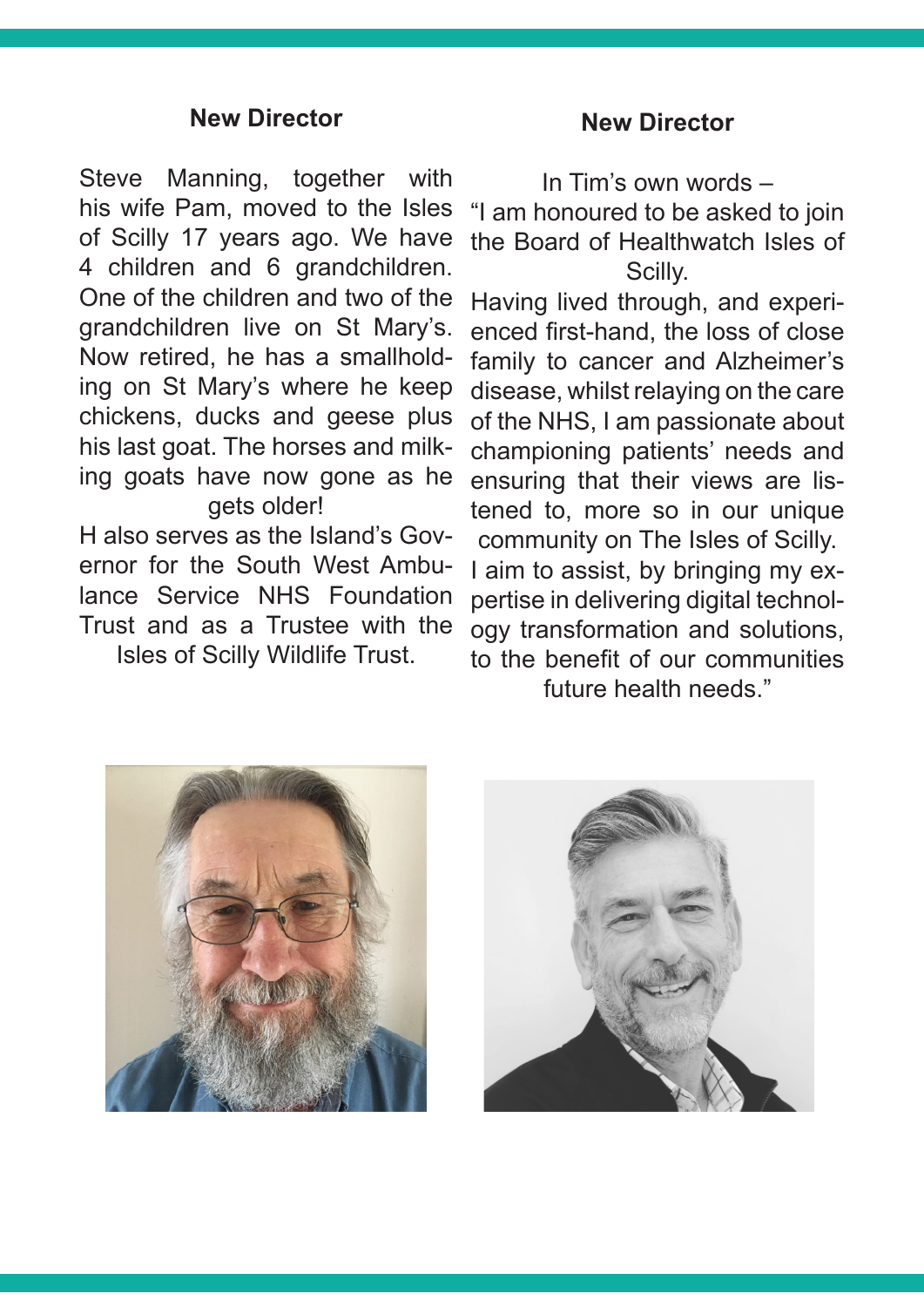

## **Criteria for Concessionary Boat Fare Scheme What is a Concessionary Boat Fare?**

It is a discretionary concession to ensure off-island residents can reach vital services available on St Marys.

Each year eligible residents receive a total of 52 single fare vouchers. Upon request Health Special Passes are issued for reaching health appointments on St Mary's outside standard boating times.

## **Who can apply to this scheme?**

To be eligible for the scheme you must: be a resident of an Isles of Scilly off-island (resident for 10 months of the year or more) of state pensionable age OR qualify as eligible disabled, as per the national bus pass criteria. People who reach state pensionable age part-way through the year can apply for a smaller pro-rata allocation of tickets.

## **When can I use my vouchers?**

Vouchers can be used for journeys to health appointments on St Mary's, the library, Queen Elizabeth II Community Sports Hall, Normandy Swimming Pool, Memory Café, visiting friends and family, shopping, collecting prescription medicines and more.

## **How do I use my vouchers?**

Simply hand a voucher to your local boat service as 'payment'.

If I do not use my passes can I give them to someone else to use? No. Vouchers are not transferable.

## **What do I do if I run out of vouchers?**

Concessionaires receive their full allocation of tickets at the beginning of the financial year. Additional tickets may be requested and will be issued in blocks of eight, and a total of 16 additional single fare tickets can be issued in the financial year. It must be highlighted that these additional tickets are subject to funding and you are not guaranteed the extra tickets.

**To request additional tickets, please write to Concessionary Travel ASC, Council of the Isles of Scilly, Town Hall, St Mary's, TR21 0LW or email concessionary@scilly. gov.uk or telephone 01720 424470.**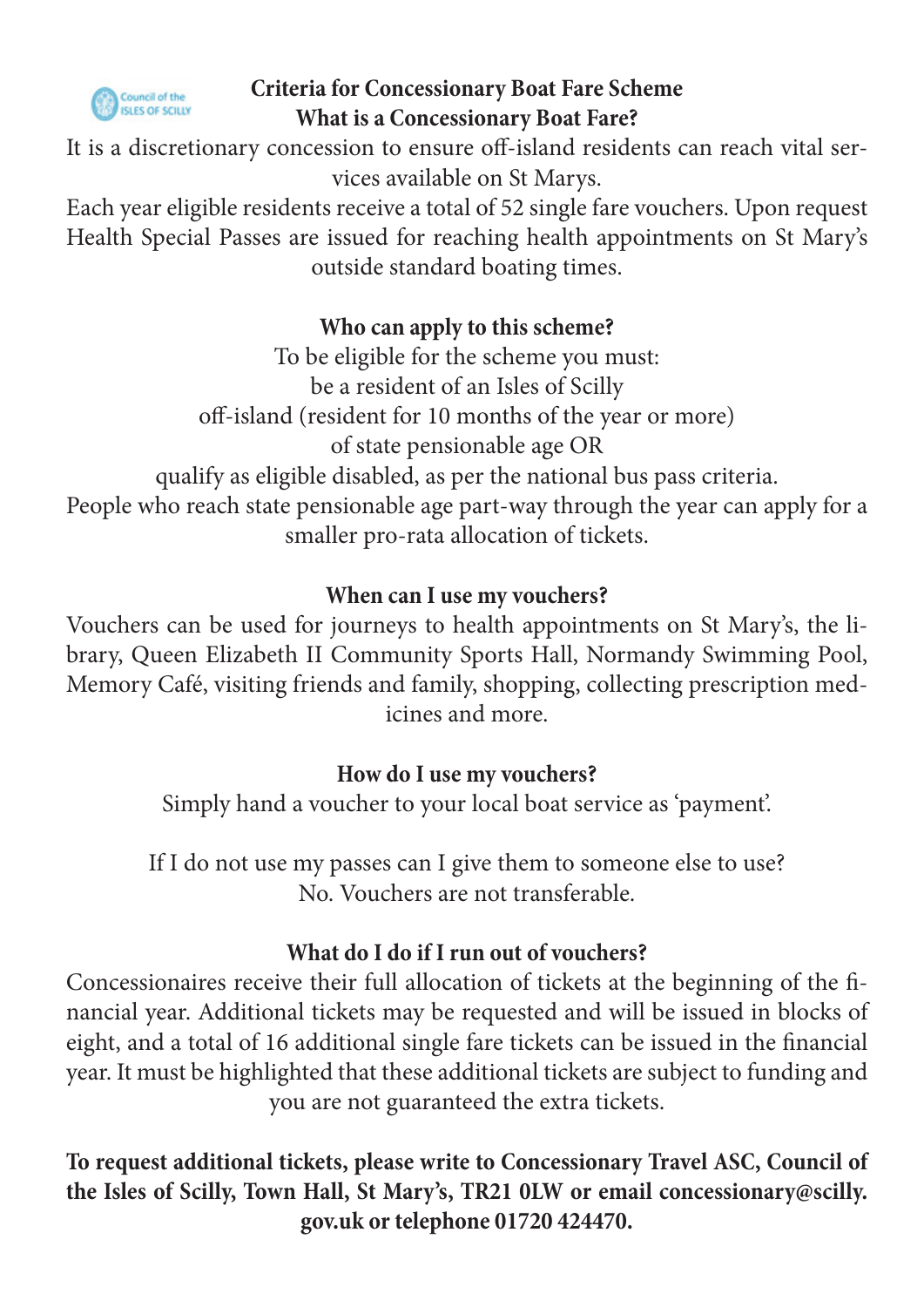#### **How do I use my Health Passes?**

These are valid for use on your local boat service. They are to enable you to access health appointments on St Mary's that require you to travel outside regular scheduled boat journeys. You can also use your passes to visit a partner who is in hospital, on St. Mary's. You will be eligible up to a maximum of 4 Health Passes each year.

To request a Health Pass, please contact concessionary@scilly.gov.uk or telephone 01720 424470 giving your health appointment details. Upon approval you can choose to have your Health Pass sent via email to print and hand to your local boat provider, choose to have the pass issued straight to your

boat provider or sent via Royal Mail to your home address. Please book your travel with either Tresco Boat Services or St. Agnes Boating at a time that suits your needs. If the cost of the journey is less than this amount the Council of the Isles of Scilly will be charged for this amount only, no 'change' will be given.

If your NHS health appointment is on the mainland, you will need to contact the Patient Transport Service on 01872 252211, who when booking your flights, will arrange for your boat fare to be covered by the NHS.

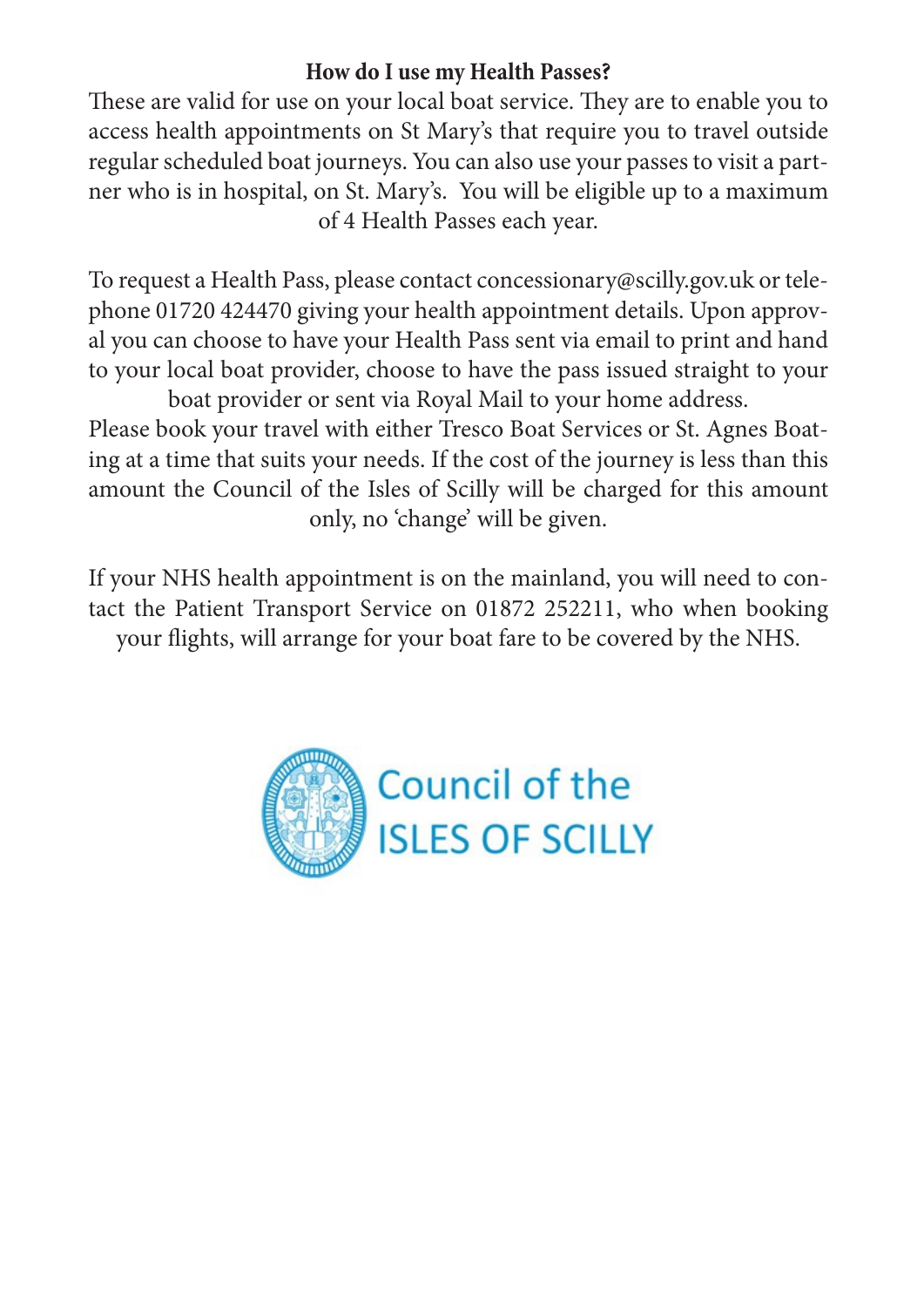#### **Our new co-ordinator is Louise Nixon**

Louise has moved to the Isles of Scilly with her husband Stuart and three children.

Louise has 6 years experience as a Borough Cllr scutinising Health and Well being decisions as a member of the Borough Health and Well-being Scrutiny committee and was asked to speak at UHNM joint accountability (at County level).

Louise is an experienced primary teacher and SEND specialist, owning a multi-award winning Tuition and Childcare business: which is a

**"local offer"** called **"Wildwood Childcare"**. The business has operated for 5 years. It has links with speech therapy services on the mainland. It is connected to Oxford University and Birmingham City University Research centres. Its focus is on early education.

In Louise's own words "I am delighted to be given the opportunity to join Catherine in co-ordinating Healthwatch Scilly and I am looking forward to getting to know everyone."

## **Year of the Community Survey**

Shortly, we will be sending out our two yearly

Community Survey to all households across the islands.

This year, we plan to have the survey accessible on-line, as well as paper based.

This will be your opportunity to tell us how well all health and care services meet the needs of islanders, and to provide you with the chance to tell

organisations where things work well, or where they could be improved.

Please get involved.

#### **News Flash!**

In the near future we will be looking for more volunteers for our Scilly Support Service (more information to follow).

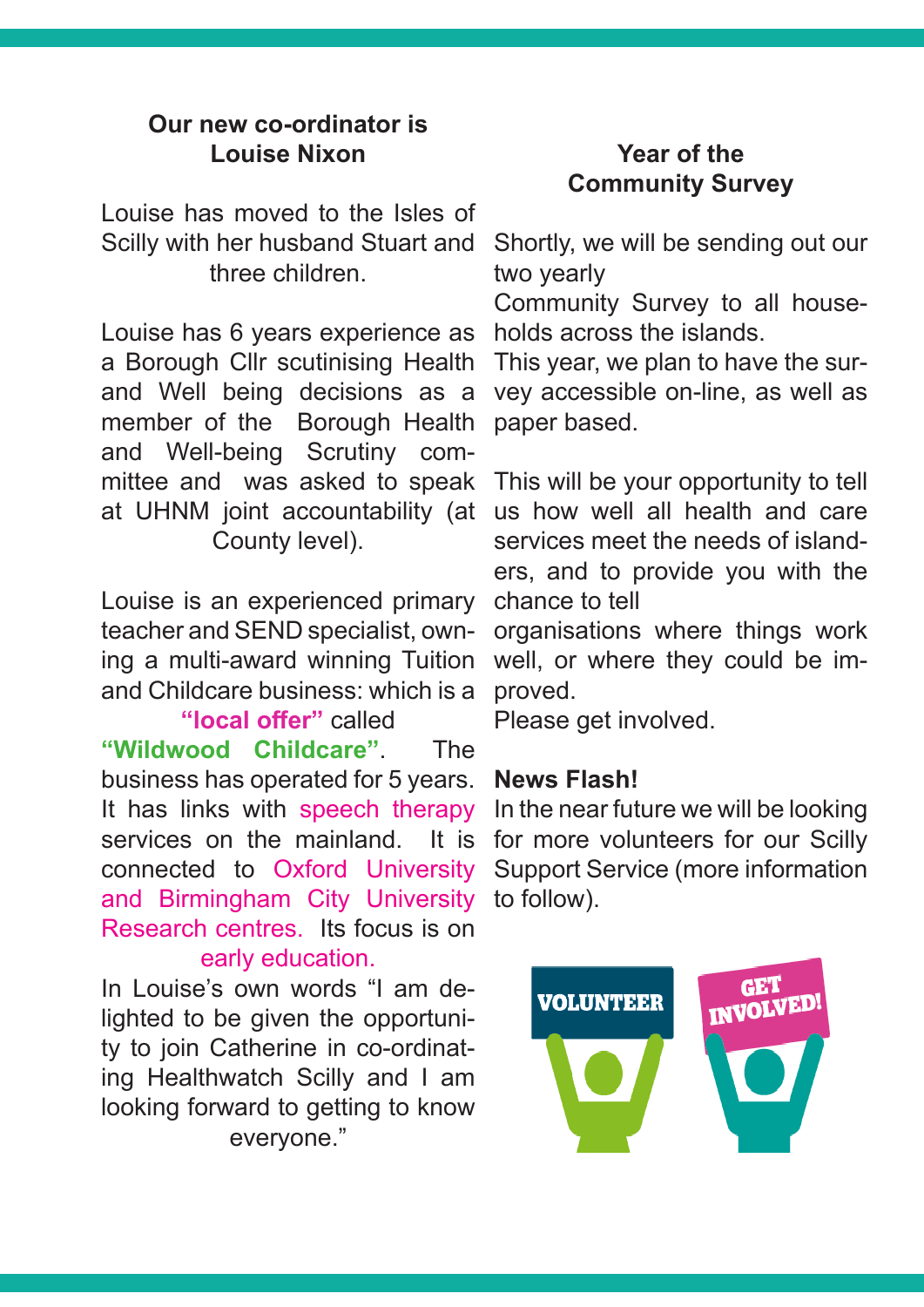## **Scilly Support Service**

**To find out more about becoming a Member or volunteering, contact Healthwatch on 01720 423037 or visit our website at www.healthwatchislesofscilly.co.uk Thank you to our volunteers who are still supporting residents with shopping etc, We will soon announce a permanent service.**



**Farewell and Good Luck to Karen:**

**Karen who formerly co-ordinated Healthwatch Isles of Scilly with Catherine has now moved back to the mainland and we wish her all the very best with her new role on the mainland and thank her for all of her hardwork at Healthwatch Isles of Scilly.**